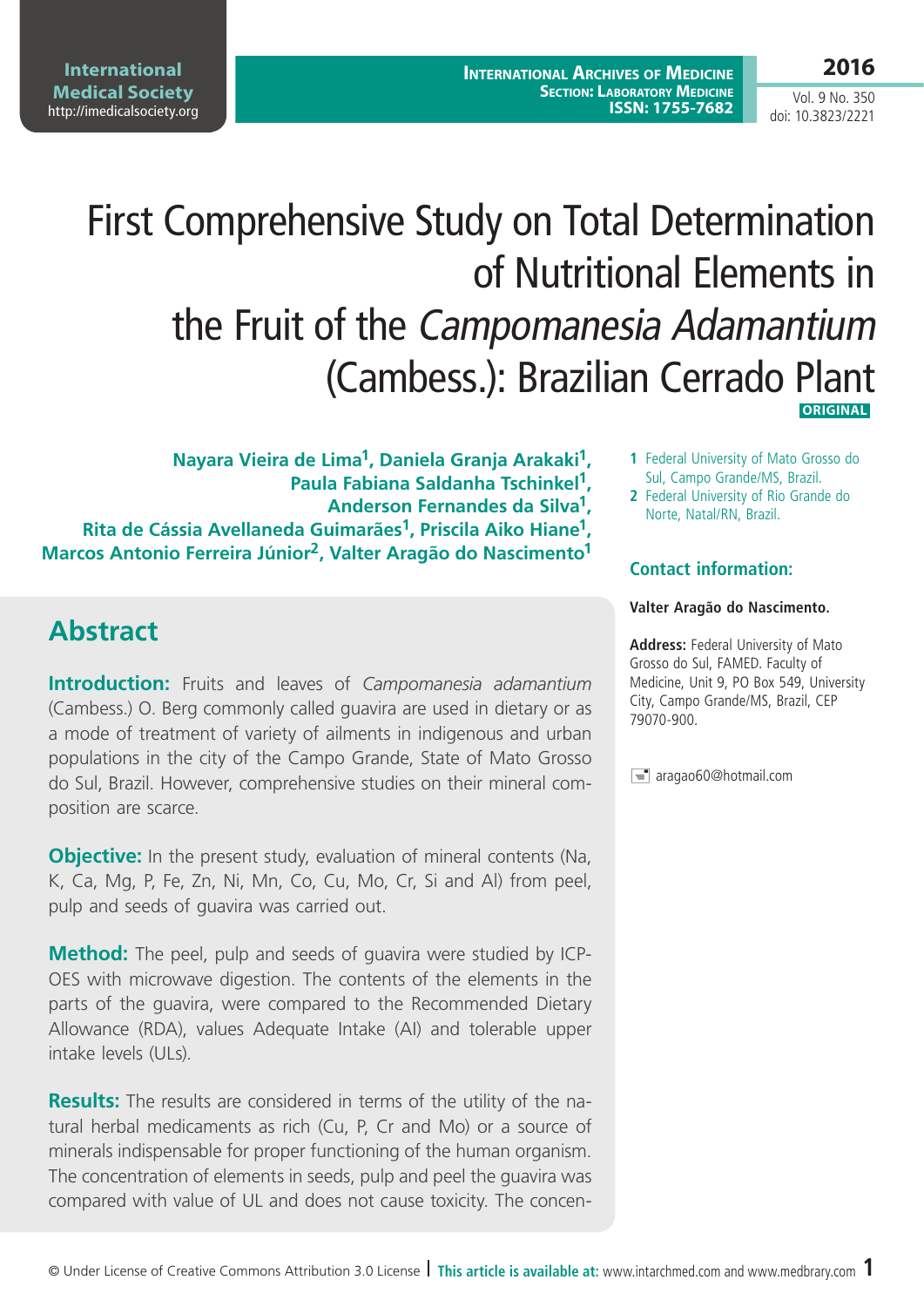**International Archives of Medicine SECTION: LABORATORY MEDICINE ISSN: 1755-7682** **2016**

Vol. 9 No. 350 doi: 10.3823/2221

tration of elements K, Ca, Na, P are found present at the major level in peel, pulp and seeds of fruit. The contents of Chromium (Cr) were reportedly found higher than the permissible levels as recommended by the WHO.

**Conclusion:** The lack of knowledge of the elemental constituents of several species of medicinal plants often poses human lives at risk, these elements can also be dangerous and toxic, and involves global health problem. The gaps in knowledge about the level of contents in the *Campomanesia adamantium* (Cambess.) O. Berg was completed in this work. The data obtained would serve as a tool for deciding the dosage of prepared from this plant with medicinal and nutritional purposes.

#### **Keywords**

Medicinal Plants; Guavira; Inductively Coupled Plasma Mass Spectrometry.

## **Introduction**

Medicinal plants are indispensable for human well being and provides all or a significant number of the remedies required in health care. Medicinal plants are used in treatment of complex diseases such as cancer [1], nutrition, flavoring, fragrances, cosmetics and other industrial purposes [2]. Several Brazilian Therapeutic plants and fruits are used as a mode of treatment of variety of ailments in indigenous and urban populations. Scientific researches have been made on traditional use of medicinal plants used in the Amazon [3-6], southern and northeast of Brazil [2-9]. However, the vegetation of Brazil has a lot of plants and tree species that are endemic. Most of these are little exploited. In general in the literature there are few reports on medicinal plants in the region Midwest Brazil, mainly involving the biome of pantanal and cerrado [3].

*Campomanesia adamantium* (Cambess.) O. Berg (Myrtaceae) is a bush that grows in the fields and pastures of Brazil's cerrado. This species belongs to the family Myrtaceae. Its fruits commonly called gabiroba, guabiroba or guavira. The fruits present oval shape, the pulp was succulent, with flavor wellappreciated. Its fruits are very much consumed by natives and sold to the public at the street-traders' stalls. Its fruits are used by urban and rural population to make juice, ice cream and in alcoholic drinks [10].

In Campo Grande, State of Mato Grosso do Sul, in Midwest Brazil, according to popular information, *Campomanesia adamantium* and its fruits are rich in Aluminum, Zinc, Phosphorus and Magnesium. Indigenous, rural and urban populations believe that guavira is rich in Iron and combats anemia. In this context, each chemical element has its chemical properties, health effects, and are associated with important applications in the treatment of ailments. Indeed, fruits are important sources of many nutrients, including Potassium, fiber and vitamin C. However, there are no scientific data confirming the concentration of these elements in the seeds, pulp and peel of guavira.

In folk medicine the leaves of *Campomanesia adamantium* (Cambess.) O. Berg and its fruits are used to treat urinary tract disease, inflammatory and obesity problems [11]. Preparation of the infusion of the leaves is used to control diarrhea,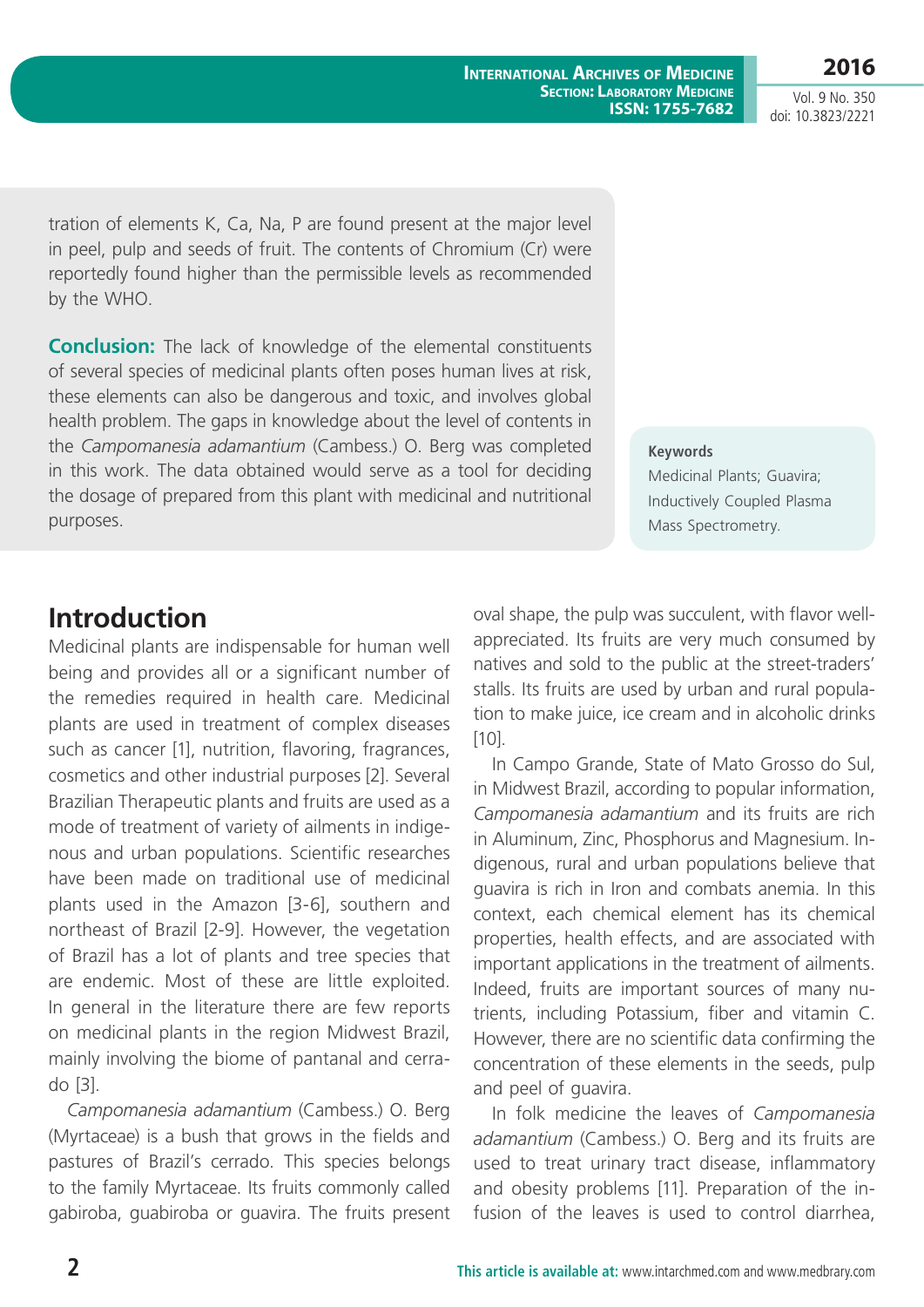Vol. 9 No. 350 doi: 10.3823/2221

bladder problems, throat infections and vomiting [12]. Also is used in folk medicine to treat inflammation and rheumatism [13], anti-inflammatory and antinociceptive activities [14]. The compound cardamonin isolated from leaves of this plant showed antiproliferative activity in the cell line in a bioactivity-guided study [15]. In previous studies *in vitro*, the fruit extracts of *C. adamantium* were evaluated against the microorganism *Mycobacterium tuberculosis* [16]. Moreover, studies in animals showed that the fruit extracts of *C. adamantium* has anti-inflammatory, antihyperalgesic, and antidepressive properties in rodents without causing toxicity [17]. In the traditional medicine in Brazil, the root and leaves of *Campomanesia adamantium* O. Berg are used for antidiabetic effects. The roots for *C. adamantium* is used to lowering lipid peroxidation and lipid serum level, improving risk factors for cardiometabolic diseases development [18]. The essential oils obtained from the leaves and flowers from *Campomanesia adamantium* (Myrtaceae) in the flowering stage were analyzed. The constituent major in the leaf oil was limonene and in the flower oil was ledol [19]. Limonene shown gastroprotective action in animals [20], while ledol was associated to antileukaemic effects [21]. Despite the existence of various species of plants and fruits that are used in the treatment of leukemia [22], knowing the concentration of elements is essential. According with others studies, the fruits have antioxidant properties; results showed the hepatoprotective effects of pulp or peel/seed hydroalcoholic extracts on injured liverderived HepG2 cells by CCl4. Partially, the result are associated with the presence of antioxidant compounds as flavonoids [23].

As noted on the above-mentioned findings, different studies have shown that fruits, roots, leaves, peel and pulp of *Campomanesia adamantium* (Cambess.) O. Berg (Myrtaceae) has medicinal properties but no elemental composition has been done. Minerals play a very important role in

the formation of the active chemical constituents present in medicinal plants. They are essential to human health and have a preventive role in combating diseases, even though they comprise only 4-6% of the human body. It is very important, to know the concentration of Macroelements (Sodium (Na), Potassium (K), Calcium (Ca), Magnesium (Mg), Phosphorus (P)] and microelements [Iron (Fe), Manganese (Mn), Zinc (Zi), Cobalt (Co), Copper (Cu), Chromium (Cr), Lead (Pb), Nickel (Ni), Cadmium (Cd), Aluminum (Al), Selenium (Se), Sulfer (S), Arsenium (Ar), Molybdenum (Mo) in medicinal plants to estimate their role as sources of these components in the human diet. The lack of knowledge of the elemental constituents of these medicinal plants often poses human lives at risk, these elements can also be dangerous and toxic.

In Brazil, the dose rate of medicinal plants is not well defined [24]. These precautions are indispensable when larger amounts of fruits, leaves or others parts of the plant are consumed in long-term. Thus, know the concentrations of minerals in medicinal plants are very important and need to be screened for their toxicity. There are no studies that performed the comparisons on chemical composition of seeds, pulp and peel of the fruit of *Campomanesia adamantium* (Cambess.) O. Berg in Brazil with the international safety standards for the consumption of human beings.

The aim of present work was to compare the macroelements and micro-elements obtained in fruits of *Campomanesia adamantium* Cambess. O. Berg used as treatment of ailments and foods by indigenous and urban communities of the Campo Grande, State of Mato Grosso do Sul, Brazil, with the limit specification of RDA/AI and the total daily intake of these minerals. The macro and microelements content, after microwave digestion, was determined by inductively coupled plasma - optical emission spectroscopy (ICP-OES).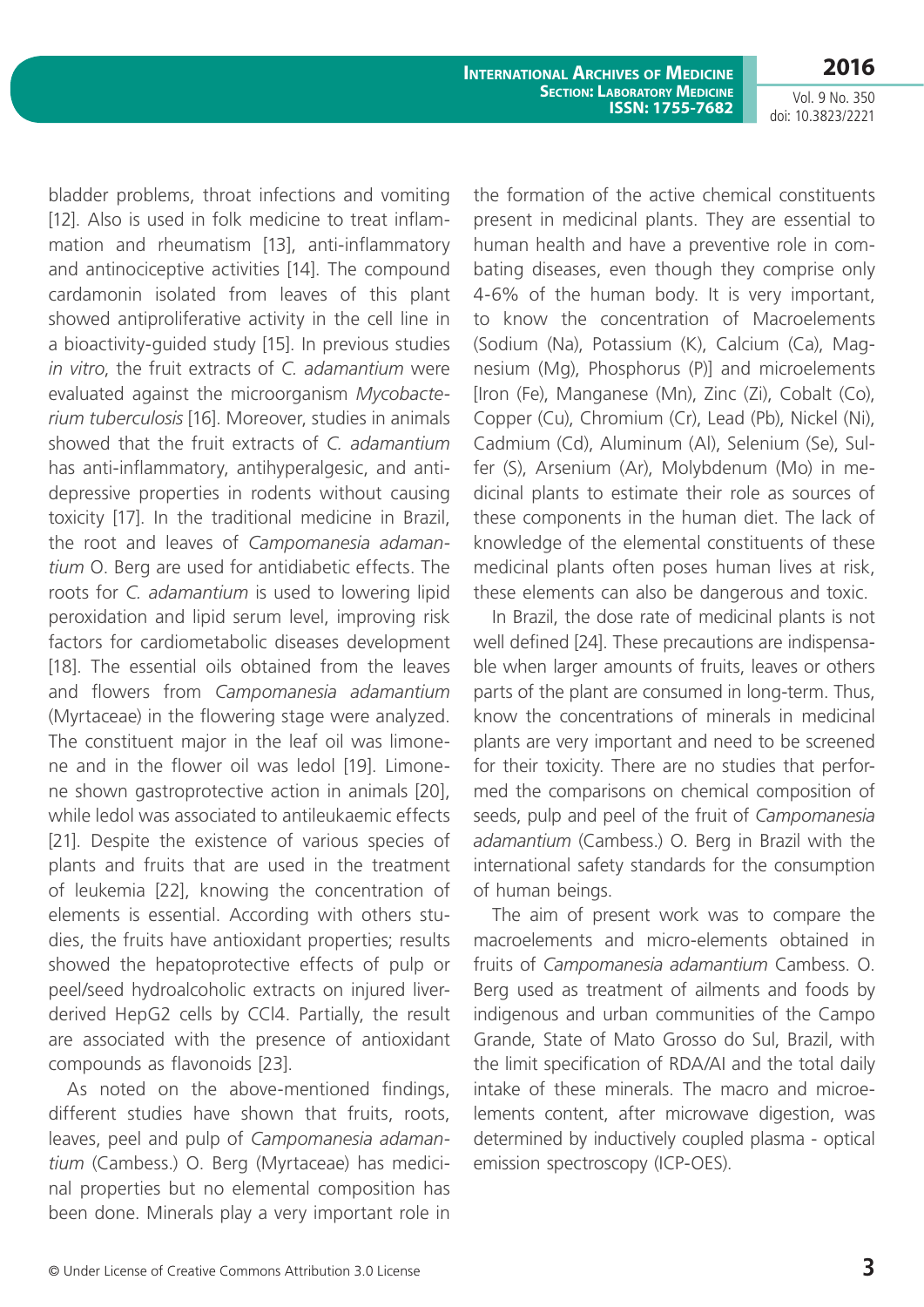Vol. 9 No. 350 doi: 10.3823/2221

# **Method**

#### **Research area**

Fruits of *Campomanesia adamantium* (Cambess.) O. Berg were collected in December 2015 in the city of Campo Grande, State of Mato Grosso do Sul, Midwest region of Brazil. Fruits of the same ripening stage were collected from different plants. The **Figure 1** shows the Location of Campo Grande on a map of Brazil. It is located -20° 26´34´´S latitude and -54° 36´ 47´´W longitude and it is situated at elevation 592 meters above sea level.

In the **Figure 2**, there is one photo of fruit of the *Campomanesia adamantium* (Cambess.) O. Berg (on the left of **Figure 2**), popularly known as guavira from Cerrado, Campo Grande-MS, Brazil, on the right, the different parts (a) fruit of guavira, (b) peel and pulp guavira, (c) seed guavira. The specimen was identified by Arnildo Pott and deposited (No 53328) in the herbarium of the Federal University of Mato Grosso do Sul (UFMS)/Brazil.

## **Elemental analysis by ICP-OES technique**

The peel, pulp and seed were removed and kept separately. The dried samples were then ground with a manual grinder into powder and sieve to get very fine powder. It was then weighed and digested in



 $HNO<sub>3</sub> + H<sub>2</sub>O<sub>2</sub>$  mixture. Samples were prepared as follows: processed with mixture of 0.5 g sample plus 5 mL HNO<sub>3</sub> (65% Merck) and 3 mL H<sub>2</sub>O<sub>2</sub> (35%, Merck Millipore) in the microwave digestion system Speedwave®, Berghof, Germany. After digestion, samples were diluted to 100 mL with ultrapure water. Since the final acid concentration of the samples was quite high  $(4\% \text{ HNO}_2)$ .

In the present paper, the concentration of the elements (K, Ca, Na, P, Mg, Fe, Si, Mo, Mn, Z, Cr, Cu, Al and Cu) was determined with the use of ICP-OES technique (Thermo Scientific – iCAP 6000 Series). The concentrations of the different elements in these samples were determined using the corresponding standard calibration curves obtained by using standard solutions of the elements of interest (Merck). Duplicate analyses were performed on each sample.

## **Comparative criteria**

The contents obtained of the pulp, seeds and peel were compared with recommended values:

• Recommended Dietary Allowance (RDA): refer to the recommended average daily level of nutrients to meet the needs of nearly all healthy people in a particular age and gender group.

**Figure 2:** *Campomanesia adamantium* (Cambess.) O. Berg, popularly known as guavira from Cerrado, Campo Grande-MS, Brazil.



a) fruit of guavira, b) peel and pulp guavira, c) seed guavira.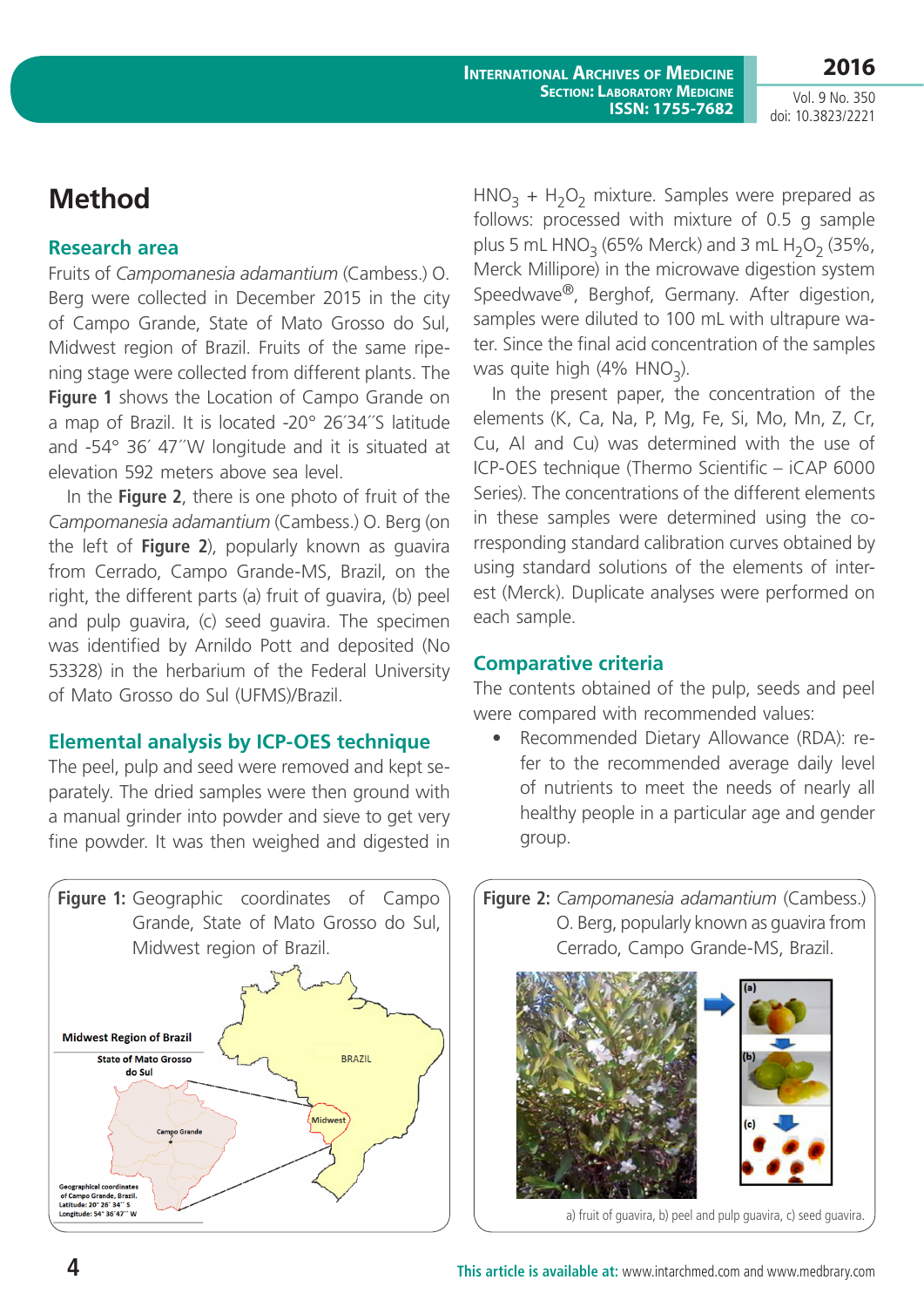- Adequate Intake (AI): established when RDA is insufficient and is set at a level assumed to ensure nutritional adequacy. It is a recommended average daily nutrient intake level, based on experimentally derived intake levels or approximations of observed mean nutrient intake by a group (or groups) of apparently healthy people that are assumed to be adequate.
- Tolerable Upper Intake Level (UL): maximum daily intake of nutrients that do not pose a risk of adverse effects on health.

According to the recommended values, when the percentage of detected elements is greater than 15%, it is considered as a food source. However, when the concentration of elements detected is greater than 30%, it is considered as rich.

In the absence of established RDA or data on Adequate Intake (AI), some of values of concentration of macro and micro-nutrients obtained in this manuscript are compared with permissible limit set by FAO/WHO (Food and Agriculture Organization of the United Nations / World Health Organization) or with evidence of medicinal plants' results published.

## **Results and Discussion**

The concentration of mineral in the seeds, pulp and peels guavira fruit obtained in this work and compared with the limit specification of RDA/AI and the total daily intake of these minerals are in the **Table 1**. The results obtained within the framework of this study were compared with the estimates based on the regulatory limits of the WHO/FAO and published studies involving medicinal plants when available in the literature. In the present work, the concentration of macro-elements in the peel, pulp and seeds decreases in the order:  $K > Ca > Na >$  $P > Mq$ ,  $K > P > Na > Ca > Mg$  and  $P > K > Ca$ > Mg > Na. As well as the concentration of micro elements in the peel, pulp and seeds also decreases in the order:  $Fe > Si > Mo > Mn > Zn > Cr >$ 

**Table 1.** Elemental concentration (mg/100g) of peel, pulp and seeds compared to Recommended Dietary Allowances/Adequate Intake and values tolerable upper intake level (UL).

|                                                    | Peel<br>mg/100g | <b>Pulp</b><br>mg/100g | <b>Seeds</b><br>mg/100g | <b>RDA/AI*</b><br>mg/day<br>(adults) | UL mg/<br><b>Day</b><br>(adults) |
|----------------------------------------------------|-----------------|------------------------|-------------------------|--------------------------------------|----------------------------------|
| Macro-elements                                     |                 |                        |                         |                                      |                                  |
| Na                                                 | 23.340          | 21.566                 | 5.82                    | $1,500*$                             | 2,300                            |
| K                                                  | 202.36          | 175.15                 | 254.82                  | 4,700*                               | <b>ND</b>                        |
| Ca                                                 | 25.980          | 19.900                 | 46.080                  | 1,000*                               | 2,500                            |
| Mg                                                 | 15.304          | 10.371                 | 19.81                   | 355                                  | 3501                             |
| P                                                  | 23.320          | 57.55                  | 406.52                  | 700                                  | 4,000                            |
| Micro-elements                                     |                 |                        |                         |                                      |                                  |
| Fe                                                 | 1.453           | 1.089                  | 5.022                   | 13                                   | 45                               |
| Zn                                                 | 0.118           | 0.221                  | 1.063                   | 9.5                                  | 40                               |
| Ni                                                 | <b>ND</b>       | <b>ND</b>              | 0.017                   | <b>ND</b>                            | $\mathbf{1}$                     |
| Mn                                                 | 0.269           | 0.099                  | 0.237                   | $2.5*$                               | 11                               |
| Co                                                 | 0.01            | 0.005                  | 0.013                   | <b>ND</b>                            | <b>ND</b>                        |
| Cu                                                 | 0.05            | 0.031                  | 0.326                   | 0.9                                  | 10                               |
| Mo                                                 | 0.627           | 0.434                  | 0.469                   | 0.045                                | $\overline{2}$                   |
| Cr                                                 | 0.101           | 0.074                  | 0.084                   | $0.030*$                             | <b>ND</b>                        |
| Si                                                 | 1.346           | 1.182                  | 1.104                   | <b>ND</b>                            | <b>ND</b>                        |
| *No nutritional effect                             |                 |                        |                         |                                      |                                  |
| $\mathsf{A}$                                       | <b>ND</b>       | 0.597                  | 2.037                   | <b>ND</b>                            | 87.50                            |
| * The value for AL is presented where there are no |                 |                        |                         |                                      |                                  |

\*: The value for AI is presented where there are no RDA references available. <sup>1</sup>: The UL for magnesium is determined by supplementation only and does not regard the ingestion from food or water. ND: Not determinable

 $Cu > Co$ ,  $Si > Fe > Al > Mo > Zn > Mn > Cr > Cu$ and  $Fe > Al > Si > Zn > Mo > Cu > Mn > Cr > Ni >$ Co. Among the various elements K, Ca, Na, P are found present at the major level, Cr, Cu and Co are at minor level. Our studies demonstrated that the guavira seeds are rich in Copper, Iron, Phosphorus, chromium and molybdenum. However, this plant is not good source of other elements as Nickel, Zinc, Potassium, Magnesium, Manganese, Silicon, Sodium and Calcium.

In **Table 1**, a higher concentration of Sodium is found in the peel 23.34 mg/100g, while for pulp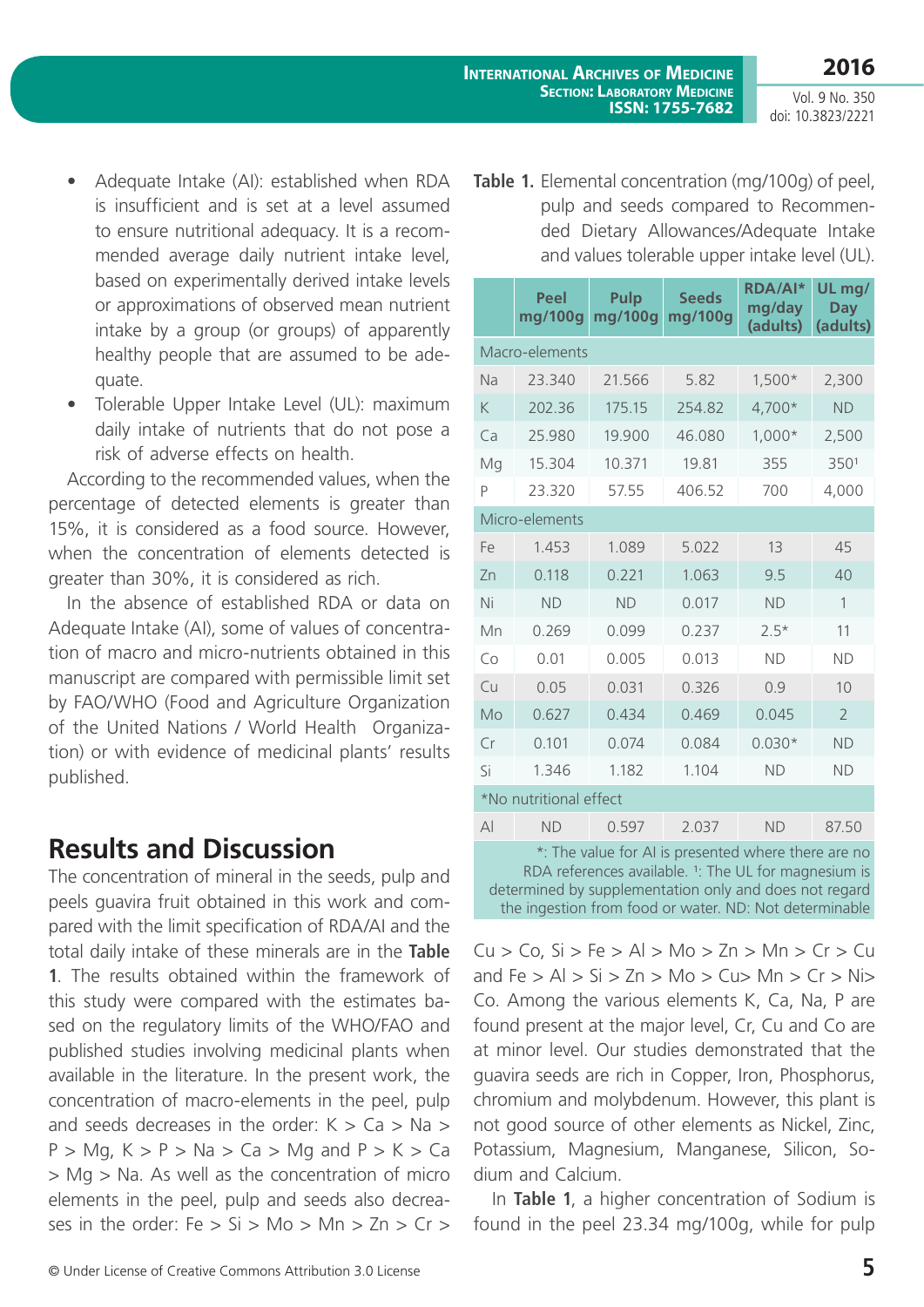**International Archives of Medicine SECTION: LABORATORY MEDICINE ISSN: 1755-7682** **2016**

Vol. 9 No. 350 doi: 10.3823/2221

and seeds are 24.56 mg/100g and 5.82 mg/100g. Considering the Adequate Intake of Sodium of 1,500 mg/day, this fruit is not good source of Sodium. Moreover, the tolerable upper intake level (UL) for consuming of Sodium in adults is 2,300 mg/day. So, the results in **Table 1** are below the values Adequate Intake and tolerable upper intake level. However, the results presented in **Table 1** for Sodium concentration is higher than that obtained in other plants, such as the *Terminalia chebula*, with concentration of Sodium obtained of 0.06 mg/100g [25].

The concentrations of Potassium (K) in **Table 1** were 254.8 mg/100g, 202.3 mg/100g and 175.15 mg/100g for guavira seeds, peel and pulp. These values are low when compared with others medicinal plants as *Anethum graveolens* (3,693.961 mg/100g) and *Allium cepa* (4,321.13 mg/100g) [26]. The fruit of guavira is not a source of Potassium, when considering the Adequate Intake of Potassium of 4,700 mg/day. The tolerable upper intake levels (UL) are not established for Potassium. However, several trials have evaluated the effects of Potassium supplementation [27].

On the other hand, minimum concentrations of Calcium were observed in the pulp (19.90 mg/100g) and maximum in seeds (46.08 mg/100g), which is less than 1,334.3 mg/100g in *Brassica campestris*, Pakistani medicinal plant [28]. The reported tolerable upper intake level of Calcium is 2,500 mg/ day. It is clear that the concentration of Calcium in seeds, pulp and peel the guavira is lower than UL and does not cause toxicity. Calcium supplementation has been recommended for athletes who may require supplementation to improve bone density. In this case recommended daily dose of 1,500 mg [29]. However, higher doses cause a risk of serious gastrointestinal adverse event [30]. Until recently, the recommended adequate intake of Calcium for adults is 1,000 mg per day [31]. Based upon this information, the guavira is not considered a good source of Calcium.

In this study, in **Table 1**, a higher concentration of Magnesium is found in the seeds 19.81 mg/100g, while for pulp and peels are 10.37 mg/100g and 15.30 mg/100g. This result is inside of the interval obtained by others papers published, for example, in some Pakistani medicinal plants, Magnesium content ranged between 0.373 mg/100g in *Punica granatum* [32] to 224.188 mg/100g in *Convolvulus arsenis* [28]. The Recommended Dietary Allowance (RDA) of Magnesium (Mg) for adults is established the mean intake of 355 mg/day. So, the guavira fruit is not a good source of Magnesium. There is not current data to establish a safe upper level for the Magnesium intake. The UL for Magnesium is determined by supplementation only (350 mg/day) and does not regard the ingestion from food or water. Thus after this comparing, the contents of Magnesium obtained of the fruit of guavira do not cause toxicity.

The RDA for daily Phosphorus in adults is established the mean intake of 700 milligrams per day (see **Table 1**). From this comparison, the present study indicates that seeds of the guavira are rich in Phosphorus (406.52 mg/100g). Guavira have higher contents of Phosphorus than certain plants. In the case of Indian plant known as *Sesbania bispinosa* (Jacq.), the lowest concentration of Phosphorus was found in seeds 0.532 mg/100g followed by the concentrations in leaves 0.292 mg/100g, in roots 0.28 mg/100g [32]. The tolerable upper intake level (UL) for Phosphorus is 4,000 mg/day for generally healthy adults. In this case specifically, the contents of Phosphorus obtained of the fruit not cause toxicity.

In **Table 1**, Iron contents were 1.453, 1.089 and 5.022 mg/100g for the guavira peel, pulp and seed. Recommended Dietary Allowance (RDA) of Iron for adults is established the mean intake of 13 mg/day. After comparison, the present study indicates that seeds of the guavira are rich in Iron. The regulatory limits of the WHO/FAO (2005) have not been established yet for the Iron in herbal medicines. The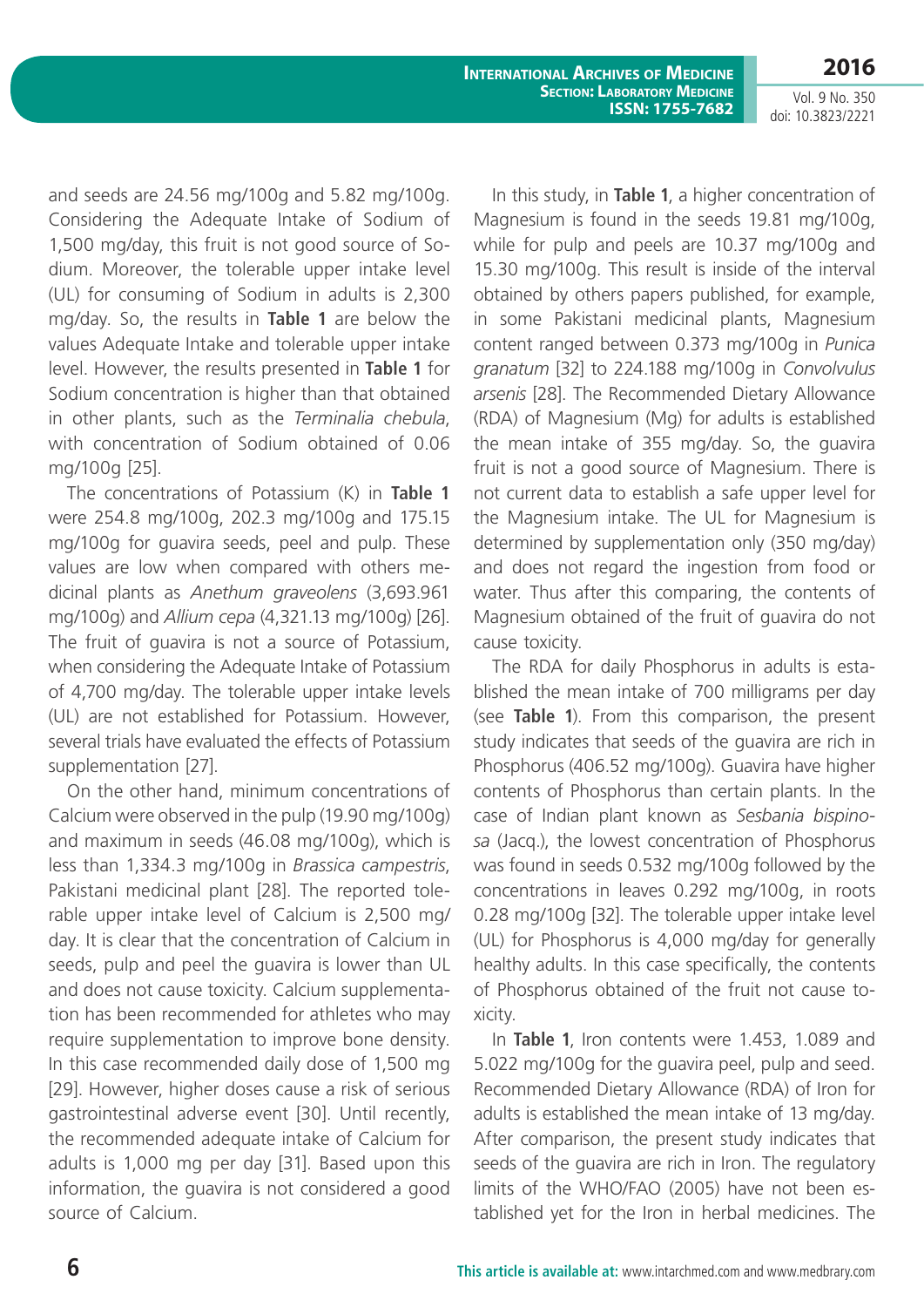Vol. 9 No. 350 doi: 10.3823/2221

limited set by FAO/WHO (1984) in edible plants was 2 mg/100g. The Iron concentration found in Pakistani medicinal plants ranged with values between 18.163 and 679.688mg/100g [28]. However, the concentrations of Iron presented in the **Table 1** are minor that the values tolerable upper intake level (45 mg/day), so that, concentration of Iron obtained in guavira don't cause toxicity.

In our work, in relation to guavira seeds were obtained the amount of Zinc 1.063 mg/100g, in the peel and pulp analyzed ranged between 0.0118 and 0.221mg/100g. There are no limits of Zinc concentration in medicinal plants by the World Health Organization (WHO-2005). Recommended Dietary Allowance (RDA) of Zinc for adults is established the mean intake of 9.5 mg/day. So, the guavira fruits are not rich in Zinc. However, the recommendation of Zinc is beneficial in the treatment of several disorders, such as several pro-inflammatory conditions and cancer [33]. In the Indian, the plant *Withania somnifera* known commonly as Indian ginseng has below concentration of Zinc in seeds 0.146 mg/100g [34]. The concentrations of Zinc presented in the **Table 1** are minor that the values tolerable upper intake level (40 mg/day), so that, concentration of Zinc obtained in guavira don't cause toxicity.

Nickel concentrations detected in the seeds of guavira were 0.017 mg/100g **(Table 1)**. Recommended Dietary Allowance (RDA) is not established for Nickel. According to Food and Agriculture Organization (FAO) of the United Nations (1984) the permissible limit in edible plants is 0.163 mg/100g. Until 2005, there are no limit permissible for Nickel by WHO in medicinal plants. Scientific findings have shown that Ni is toxic as evidenced by lipid peroxidative damage to placental membrane, in this case the metabolic change may be responsible for decreased placental viability, altered permeability, and potential subsequent embryotoxicity [36]. The concentration of Nickel presented in the **Table 1** are below of the values tolerable upper intake level (1 mg/day), for that reason, concentration of Nickel obtained in seeds of guavira don't cause toxicity.

In **Table 1**, Manganese (Mn) contents were 0.269, 0.099 and 0.237 mg/100g for the guavira peel, pulp and seed. According to FAO/WHO the permissible limit set in edible plants was 0.2 mg/100g [35]. After this comparison, the concentrations of Manganese in fruits of guavira are in perfect harmony with those limits of FAO/WHO. However, for Manganese in medicinal plants limits not yet been established by WHO (2005). Considering the Adequate Intake of Manganese of 2.5 mg/day, this fruit is not good source of Manganese. The tolerable upper intake level (UL) for consuming of Manganese in adults is 11 mg/day. So, the results in **Table 1** for Manganese are below the values Adequate Intake and tolerable upper intake level.

The contents of Cobalt varied from 0.01 mg/100 g in the peel, to 0.005 mg/100 g in the pulp and 0.013 mg/100 g in the seeds. Results on *Mentha piperita* shown 0.026 mg/100 g of Cobalt in a Spanish study [36]. A safe Recommended Dietary Allowance (RDA) or Adequate Intake for Cobalt (Co) hasn't been set yet. The only role for Cobalt is a constituent of vitamin B12 [37]. Neither has Cobalt been assessed in relation to the WHO Guidelines for Drinking-water. Until now, Cobalt has not been evaluated by competent organs in order to establish a tolerable upper intake level. However, some reports have suggested that acute intakes following ingestion of  $> 30$  mg Co/day may cause skin rashes and gastrointestinal upset in humans [38].

Copper (Cu) contents were 0.005 mg/100g, 0.0031 mg/100g, and 0.0326 mg/100g for the guavira peel, pulp and seed respectively. In our study, Copper content in peel and pulp are lesser than seeds. The Recommended Dietary Allowance (RDA) of Copper for adults is established the mean intake of 0.9 mg/day. The present results indicate that seeds of guavira are rich in cooper. In a recent study in Serbia, the concentration of Copper in *Foeniculum vulgare* was mentioned as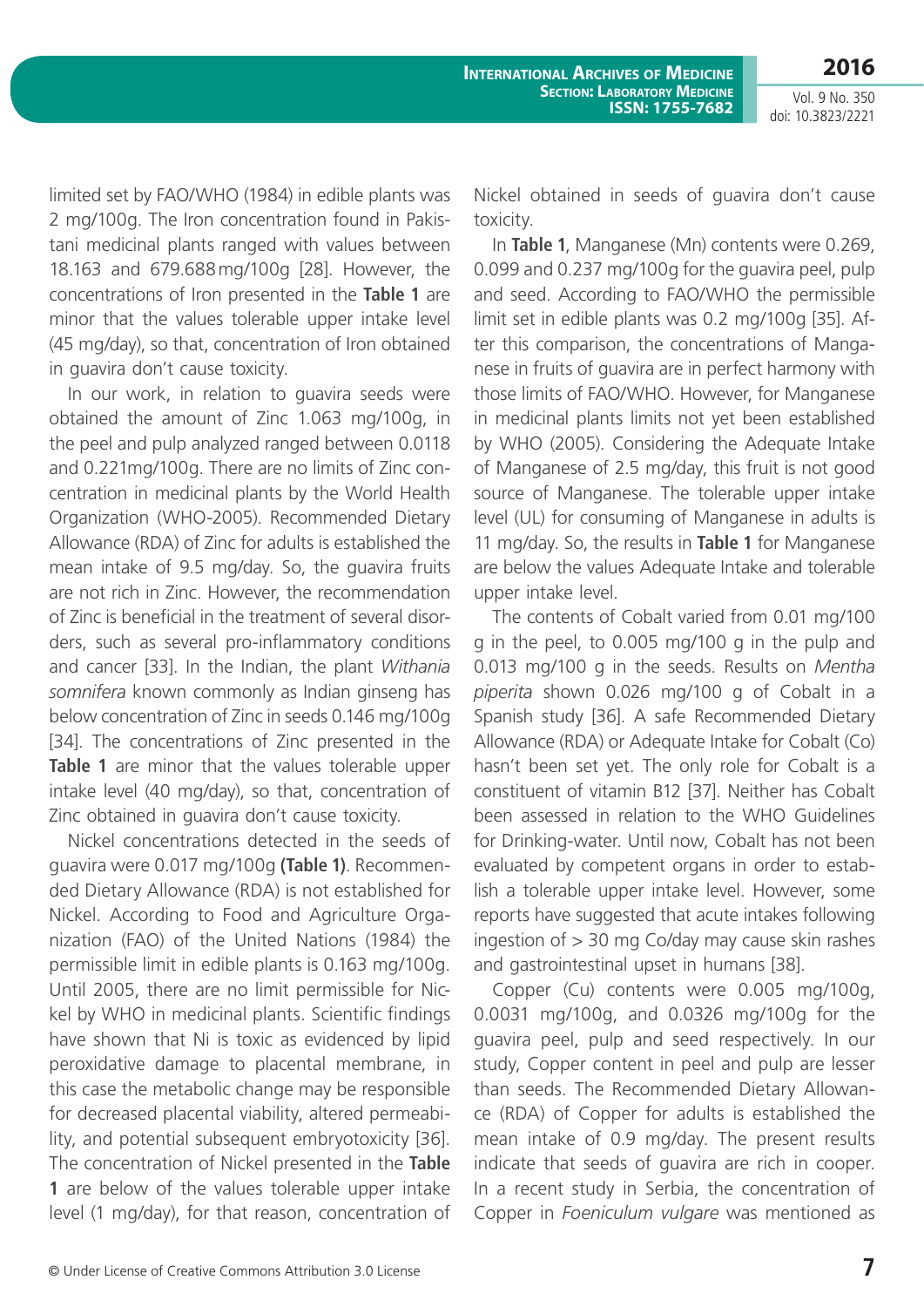Vol. 9 No. 350 doi: 10.3823/2221

0.1542 mg/100g [39]. The permissible limit of Copper set by FAO/WHO (1984) in edible plants is 0.3 mg/100g. The WHO limit for Copper in medicinal herbs has not been established yet. However, some countries had set limits for Copper in medicinal plants at 20 and 0.150 mg/g, respectively [40]. The tolerable upper intake level (UL) for consuming of Copper in adults is 10 mg/day. So, the results in **Table 1** for Copper are below the values Adequate Intake and tolerable upper intake level.

Molybdenum (Mo) contents in the guavira peel, pulp and seed were 0.626, 0.434 and 0.469 mg/100g respectively (see **Table 1**). The Recommended Dietary Allowance (RDA) of Molybdenum for adults is established the mean intake of 0.045 mg/day. The present results indicate that seeds, pulp and peel of guavira are rich in Molybdenum. In 1973, the WHO experts suggested that 2 µg/kg of body weight would be appropriate to maintain normal parameters in health [41]. In some countries the concentration of molybdenum in diet 0.23 mg/kg, this corresponds to a daily intake of 100 μg of molybdenum per day for adults. Studies on consumption fruits or leaves containing Molybdenum are scarce in the literature reports, and the values of dietary intake considering desirable (elements essential or beneficial to plants or animals) and undersirable (with intoxication risk) are yet incomplete. This is important information required in assessing risks to human health due to their overburden. So, knowledge of the current levels of dietary intake of guavira by Indigenous and rural populations are of primary importance [42]. The tolerable upper intake level (UL) for consuming of Molybdenum in adults is 2 mg/day. So, the results in **Table 1** for Molybdenum are below the values Adequate Intake and tolerable upper intake level.

In **Table 1**, Chromium (Cr) contents were 0.101, 0.074, and 0.084 mg/100g for the guavira peel, pulp and seed. Considering the Adequate Intake of Chromium of 0.030 mg/day, all parts of this fruit is rich in Chromium. On others hand in the Pakistan, the range of Chromium varied between 0.12 mg/100g in *Convolvulus arvensis* and 2.949 mg/100g in *Cannabis sativa* [28]. The permissible limit set by FAO/WHO (1984) in edible plants was 0.002 mg/100g. The permissible limit of Chromium for plants is 0.130 mg/100g recommended by WHO. After cooperation, our results indicate that concentration of Chromium in fruit peel was well above the permissible limit set by WHO. Moreover, the tolerable upper intake level (UL) for consuming of Chromium in adult is not established yet. In individuals with type 2 diabetes were observed the beneficial effects of supplemental chromium [43].

According to data in **Table 1**, the range of Silicon (Si) varied with values between 1.346 mg/100g (peel), 1.182 mg/100g (pulp) and 1.104 mg/100g in guavira seeds. There are no guidelines to establish a permissible level of Silicon in herbs medicinal. A safe Recommended Dietary Allowance (RDA) or Adequate Intake for Silicon (Si) hasn't been set yet. The daily intake from the British diet has been estimated to 20-50 mg corresponds to 0.3-0.8 mg/ kg body weight/day in a 60 kg person [44]. Since Silicon is not considered an essential element, most plants will grow normally without it. Studies on deprivation of Silicon in humans have not been conducted. However, its have a beneficial role in bone health [45].

In **Table 1** Aluminum (Al) contents were 0.567, and 2.037 mg/100g for the guavira pulp and seed. There are not Recommendation (RDA) and Adequate Intake for Aluminum (Al). According to FDA's 1993 Total Diet Study dietary exposure model and the 1987-1988 U.S. Department of Agriculture (USDA) Nationwide Food Consumption Survey, the authors estimated daily Aluminum intakes 0.12 mg Al/kg/day for adult males and females. [46]. However, excessive intake of Aluminum results in pathological aberrations such amnesia in young people. Aluminum is present in the brain of patients with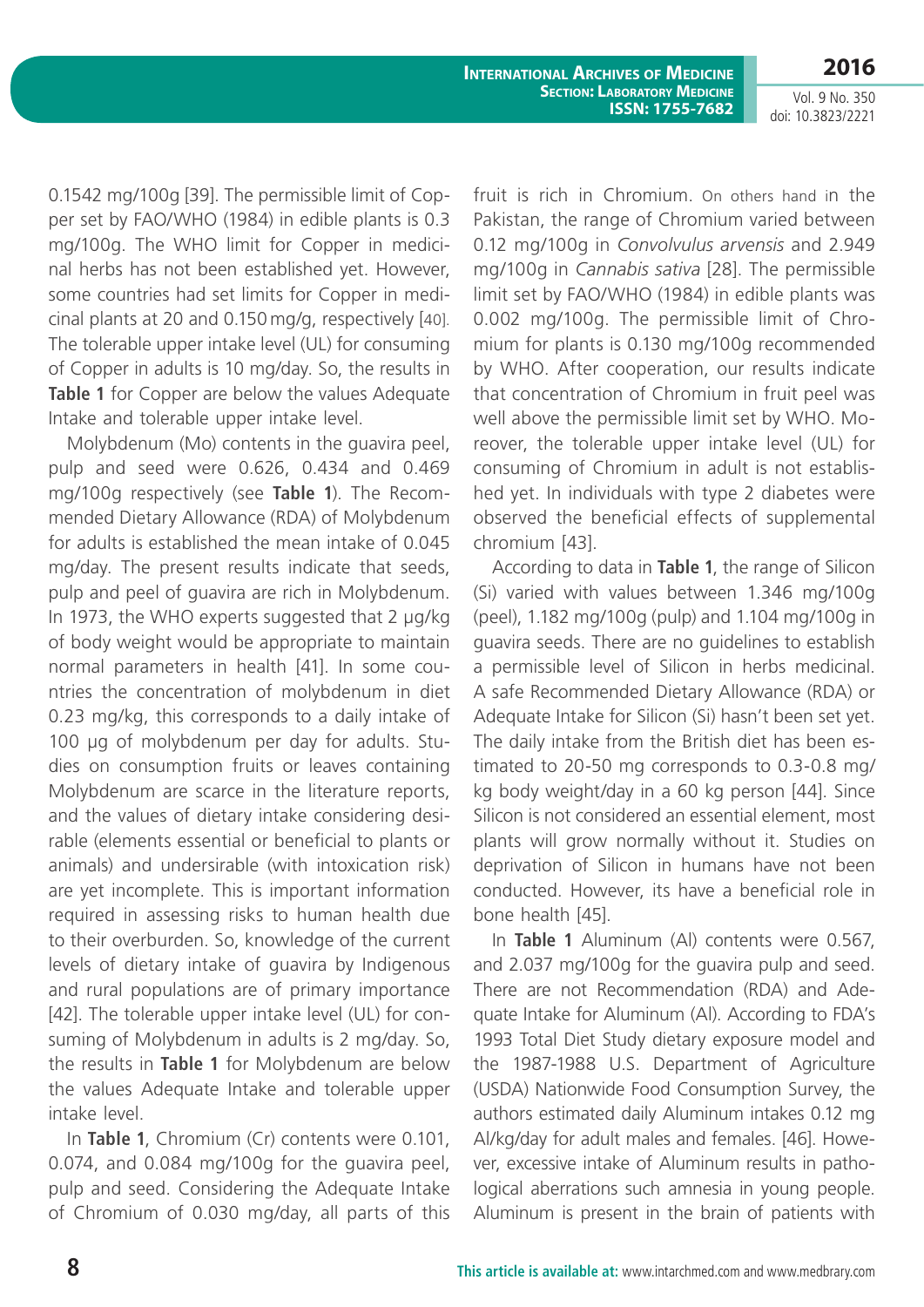**International Archives of Medicine SECTION: LABORATORY MEDICINE ISSN: 1755-7682**

Vol. 9 No. 350 doi: 10.3823/2221

**2016**

Alzheimer disease [47]. Aluminum has found numerous applications in moderna pharmacology [48]. Clinical trials suggest that administration of medications containing Aluminum and citrate or beverages cause toxicity [49].

## **Conclusion**

For the first time, the concentration of macro and micro-elements in seeds, pulp and peel in the *Campomanesia adamantium* (Cambess.) O. Berg (Myrtaceae) were measured and compared with recommended values. Parts of the fruit as seeds only are rich in Phosphorus, Iron and Copper. However, peel, pulp and seeds area rich in Molybdenum and Chromium. All contents are below the values Adequate Intake (AI) and tolerable upper intake level (UL).

The analysis of Cr concentration showed higher in peel and the lowest value was found in pulp. It was found that highest amount of Mo was present in peel and pulp had the lowest value. The contents of Chromium (Cr) were reportedly found higher than the permissible levels as recommended by the WHO. However, others values of concentration of macro and micro-nutrients obtained in this work are according to permissible limit set by FAO/ WHO or with studies published of medicinal plants.

The concentration of elements K, Ca, Na, P are higher in peel, pulp and seeds of fruit. The level of Zinc and Copper present in some parts of fruit is very low compared to other detected elements.

The mineral composition results of the guavira showed that their fruits are not source of mineral elements as Zn, Ca, K, Na, Ni, Mn, Co, Mg, Al and Si.

The gaps in knowledge about the level of contents in the *Campomanesia adamantium* (Cambess.) O. Berg was completed in this work. The data obtained would serve as a tool for deciding the dosage of prepared from this plant with medicinal and nutritional purposes.

The knowledge of the chemical composition and medicinal properties of various plants has economic interest crop production and global health.

## **References**

- **1.** Monteiro LS, Bastos KX, Barbosa-Filho JM, Athayde-Filho PF, Diniz MFFM, Sobral MV. Medicinal Plants and Other Living Organisms with Antitumor Potential against Lung Cancer. Evidence-Based Complementary and Alternative Medicine. 2014; 2014:1-15. <https://www.hindawi.com/journals/ecam/2014/604152/abs/>
- **2.** Calixto, JB. Medicinal plants for Forest conservation and health care. Brazilian Journal of Medical and Biological Research. 2000; 33(2).
- **3.** Di Stasi LC, Hiruma CA, Guimarães EM, Santos CM. Fitoterapia. 1994; 65: 529-540.
- **4.** Kffuri CW, Lopes MA, Ming LC, Odonne G, Kinupp VF. Antimalarial plants used by indigenous people of the Upper Rio Negro in Amazonas, Brazil. Journal of Ethnopharmacology. 2016; 178: 188-198. [http://www.sciencedirect.com/science/](http://www.sciencedirect.com/science/article/pii/S0378874115302506) [article/pii/S0378874115302506](http://www.sciencedirect.com/science/article/pii/S0378874115302506)
- **5.** Oliveira DR, Krettli AU, Aguiar ACC, Leitão GG, Vieira MN, Martins KS, et al. Ethnopharmacological evaluation of medicinal plants used against malaria by quilombola communities from Oriximiná, Brazil. Journal of Ethnopharmacology. 2015; 173: 424-434. [http://www.sciencedirect.com/science/article/pii/](http://www.sciencedirect.com/science/article/pii/S0378874115300520) [S0378874115300520](http://www.sciencedirect.com/science/article/pii/S0378874115300520)
- **6.** Coelho-Ferreira M. Medicinal knowledge and plant utilization in an Amazonian coastal community of Marudá, Pará State (Brazil). Journal of Ethnopharmacology. 2009; 126: 159-175. [http://](http://www-sciencedirect-com.ez51.periodicos.capes.gov.br/science/article/pii/S0378874109004292) [www-sciencedirect-com.ez51.periodicos.capes.gov.br/science/](http://www-sciencedirect-com.ez51.periodicos.capes.gov.br/science/article/pii/S0378874109004292) [article/pii/S0378874109004292](http://www-sciencedirect-com.ez51.periodicos.capes.gov.br/science/article/pii/S0378874109004292)
- **7.** Trojan-Rodrigues M, Alves TLS, Soares GLG, Ritter MR. Plants used as antidiabetics in popular medicine in Rio Grande do Sul, southern Brazil. Journal of Ethnopharmacology. 2012; 139:155- 163. [http://www-sciencedirect-com.ez51.periodicos.capes.gov.](http://www-sciencedirect-com.ez51.periodicos.capes.gov.br/science/article/pii/S0378874111007732) [br/science/article/pii/S0378874111007732](http://www-sciencedirect-com.ez51.periodicos.capes.gov.br/science/article/pii/S0378874111007732)
- **8.** Saraiva ME, de Alencar Ulisses AVR, Ribeiro DA, de Oliveira LGS, de Macêdo DG, de Sousa FDFS, et al. Plant species as a therapeutic resource in areas of the savanna in the state of Pernambuco, Northeast Brazil. Journal of Ethnopharmacology, 2015; 171: 141-153. [http://www.sciencedirect.com/science/](http://www.sciencedirect.com/science/article/pii/S0378874115003669) [article/pii/S0378874115003669](http://www.sciencedirect.com/science/article/pii/S0378874115003669)
- **9.** Agra MDF, Baracho GS, Nurit K, Basílio IJLD, Coelho VPM. Medicinal and poisonous diversity of the flora of "Cariri Paraibano", Brazil. Journal of Ethnopharmacology. 2007; 111(2): 383-395. [http://www.sciencedirect.com/science/article/](http://www.sciencedirect.com/science/article/pii/S0378874106006386) [pii/S0378874106006386](http://www.sciencedirect.com/science/article/pii/S0378874106006386)
- **10.** Vallilo MI, Lamardo LCA, Gaberlotti ML, Oliveira ED, Moreno PRH. Composição química dos frutos de *Campomanesia adamantium* (Cambessédes) O. Berg. Ciência e Tecnologia de Alimentos. 2006; 26(4): 725-955[. http://www.scielo.br/pdf/cta/]( http://www.scielo.br/pdf/cta/v26n4/14.pdf) [v26n4/14.pdf]( http://www.scielo.br/pdf/cta/v26n4/14.pdf)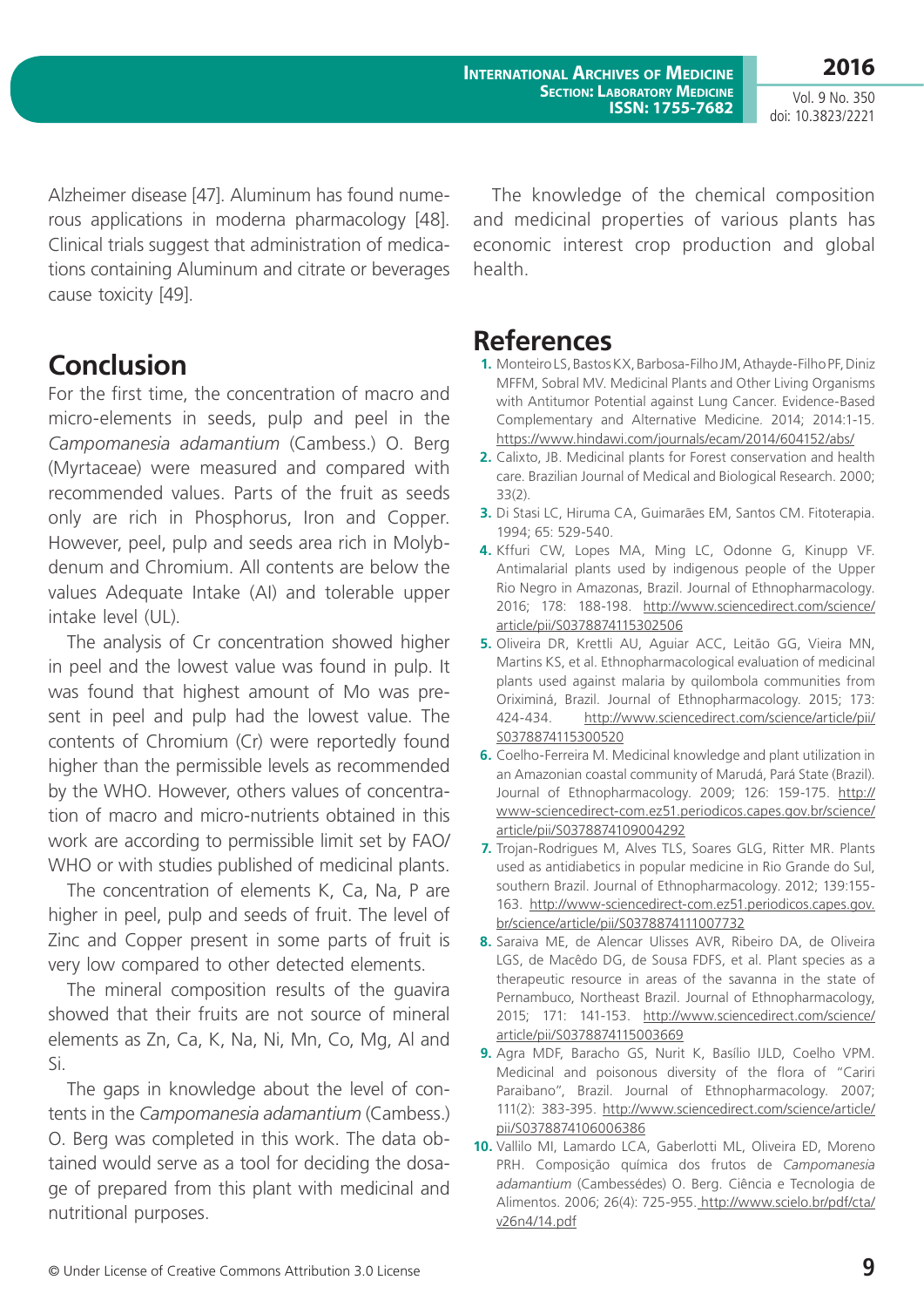- **11.** Rodrigues VEG, Carvalho DA. Plantas medicinais no domínio dos cerrados. Lavras: Ed. UFLA, 2001.
- **12.** Michel MC, Guimarães AG, Paula CA, Rezende SA, Sobral ME, Guimarães DA. Extracts from the leaves of Campomanesia velutina inhibits production of LPS/INF-γ induced inflammatory mediators in J774A. 1 cells and exerts anti-inflammatory and antinociceptive effects in vivo. Revista Brasileira de Farmacognosia. 2013; 23(6): 927-936. [http://www.scielo.](http://www.scielo.br/scielo.php?pid=S0102-695X2013000600927&script=sci_arttext&tlng=pt) [br/scielo.php?pid=S0102-695X2013000600927&script=sci\\_](http://www.scielo.br/scielo.php?pid=S0102-695X2013000600927&script=sci_arttext&tlng=pt) [arttext&tlng=pt](http://www.scielo.br/scielo.php?pid=S0102-695X2013000600927&script=sci_arttext&tlng=pt)
- **13.** Lorenzi H. Árvores Brasileiras: Manual de Identificação e Cultivo de Plantas Arbóreas Nativas do Brasil. Nova Odessa, São Paulo: Ed. Plantarum, 1992.
- **14.** Ferreira LC, Grabe-Guimaraes A, de Paula CA, Michel MCP, Guimaraes RG, Rezende SA, Souza Filho JD, Saude-Guimaraes DA. Anti-inflammatory and antinociceptiveactivities of Campomanesia adamantium. Journal of Ethnopharmacology. 2013; 145: 100-108. [http://www-sciencedirect-com.ez51.](http://www-sciencedirect-com.ez51.periodicos.capes.gov.br/science/article/pii/S0378874112007349) [periodicos.capes.gov.br/science/article/pii/S0378874112007349](http://www-sciencedirect-com.ez51.periodicos.capes.gov.br/science/article/pii/S0378874112007349)
- **15.** Pascoal ACRF, Ehrenfried CA, Lopez BGC, Araujo TM, Pascoal VDB, Gilioli R, et al. Antiproliferative Activity and Induction of Apoptosis in PC-3 Cells by the Chalcone Cardamonin from *Campomanesia adamantium* (Myrtaceae) in a Bioactivity-Guided Study. Molecules. 2014; 19: 1843-1855. [http://www.](http://www.mdpi.com/1420-3049/19/2/1843/htm) [mdpi.com/1420-3049/19/2/1843/htm](http://www.mdpi.com/1420-3049/19/2/1843/htm)
- **16.** Pavan FR, Leite CQF, Coelho RG, Coutinho ID, Honda NK, Cardoso CAL, et al. Evaluation of anti-mycobacterium tuberculosis activity of *Campomanesia adamantium* (Myrtaceae). Quimica. Nova. 2009; 32(5): 1222-1226. [http://www.scielo.br/scielo.](http://www.scielo.br/scielo.php?pid=S0100-40422009000500026&script=sci_arttext) [php?pid=S0100-40422009000500026&script=sci\\_arttext](http://www.scielo.br/scielo.php?pid=S0100-40422009000500026&script=sci_arttext)
- **17.** de Souza JC, Piccinelli AC, Aquino DFS, de Souza VV, Schmitz WO, Traesel GK, Cardoso CAL, Kassuya CAL, Arena AC. Toxicological analysis and antihyperalgesic, antidepressant, and anti-inflammatory effects of *Campomanesia adamantium* fruit barks. Nutritional Neuroscience. 2016. [http://www.](http://www.tandfonline.com/doi/pdf/10.1179/1476830514Y.0000000145?needAccess=true) [tandfonline.com/doi/pdf/10.1179/1476830514Y.0000000145?](http://www.tandfonline.com/doi/pdf/10.1179/1476830514Y.0000000145?needAccess=true) [needAccess=true](http://www.tandfonline.com/doi/pdf/10.1179/1476830514Y.0000000145?needAccess=true)
- **18.** Espindola PPDT, Rocha PDSD, Carollo CA, Schmitz WO, Pereira ZV, Vieira MDC, et al. Antioxidant and Antihyperlipidemic Effects of *Campomanesia adamantium* O. Berg Root. Oxidative Medicine and Cellular Longevity. 2016. [https://www.hindawi.](https://www.hindawi.com/journals/omcl/2016/7910340/abs/) [com/journals/omcl/2016/7910340/abs/](https://www.hindawi.com/journals/omcl/2016/7910340/abs/)
- **19.** Coutinho ID, Poppi NR, Cardoso CL. Identification of the Volatile Compounds of Leaves and Flowers in Guavira (*Campomanesia adamantium* O. Berg.). Journal of Essential Oil Research. 2008; 20(5): 405-407.
- **20.** Moraes TM, Kushima H, Moleiro FC, Santos RC, Rocha LRM, Marques MO, et al. Effects of limonene and essential oil from Citrus aurantium on gastric mucosa: role of prostaglandins and gastric mucus secretion. Chemico-Biological Interactions. 2009; 180(3): 499-505. [http://www-sciencedirect-com.ez51.periodi](http://www-sciencedirect-com.ez51.periodicos.capes.gov.br/science/article/pii/S0009279709001677)[cos.capes.gov.br/science/article/pii/S0009279709001677](http://www-sciencedirect-com.ez51.periodicos.capes.gov.br/science/article/pii/S0009279709001677)
- **21.** Nibret E, Wink M. Trypanocidal and antileukaemic effects of the essential oils of Hageniaabyssinica, Leonotisocymifolia, Moringastenopetala, and their main individual constituents. Phytomedicine. 2010; 17(12): 911-920. [http://www-science](http://www-sciencedirect-com.ez51.periodicos.capes.gov.br/science/article/pii/S0944711310000565)[direct-com.ez51.periodicos.capes.gov.br/science/article/pii/](http://www-sciencedirect-com.ez51.periodicos.capes.gov.br/science/article/pii/S0944711310000565) [S0944711310000565](http://www-sciencedirect-com.ez51.periodicos.capes.gov.br/science/article/pii/S0944711310000565)
- **22.** Saedi, TA, Md Noor S, Ismail P, Othman F. The effects of herbs and fruits on leukaemia. Evidence-Based Complementary and Alternative Medicine, 2014; 2014: 1-8. [https://www.hindawi.](https://www.hindawi.com/journals/ecam/2014/494136/abs/) [com/journals/ecam/2014/494136/abs/](https://www.hindawi.com/journals/ecam/2014/494136/abs/)
- **23.** de Oliveira Fernandes T, de Ávila RI, de Moura SS, de Almeida Ribeiro G, Naves MMV, Valadares MC. *Campomanesia adamantium* (Myrtaceae) fruits protect HEPG2 cells against carbon tetrachloride-induced toxicity. Toxicology Reports, 2015; 2: 184-193. [http://www-sciencedirect-com.ez51.periodicos.](http://www-sciencedirect-com.ez51.periodicos.capes.gov.br/science/article/pii/S221475001400153X) [capes.gov.br/science/article/pii/S221475001400153X](http://www-sciencedirect-com.ez51.periodicos.capes.gov.br/science/article/pii/S221475001400153X)
- **24.** Carvalho ACB, Ramalho LS, de Oliveira Marques RF, Perfeito JPS. Regulation of herbal medicines in Brazil. Journal of Ethnopharmacology, 2014; 158: 503-506. [http://www](http://www-sciencedirect-com.ez51.periodicos.capes.gov.br/science/article/pii/S0378874114006138)[sciencedirect-com.ez51.periodicos.capes.gov.br/science/article/](http://www-sciencedirect-com.ez51.periodicos.capes.gov.br/science/article/pii/S0378874114006138) [pii/S0378874114006138](http://www-sciencedirect-com.ez51.periodicos.capes.gov.br/science/article/pii/S0378874114006138)
- **25.** Aziz MA, Adnan M, Begum S, Azizullah A, Nazir R, Iram S. A review on the elemental contents of Pakistani medicinal plants: Implications for folk medicines. Journal of Ethopharmacology. 2016; 188: 177-192. [http://www-sciencedirect-com.ez51.](http://www-sciencedirect-com.ez51.periodicos.capes.gov.br/science/article/pii/S0378874116302744) [periodicos.capes.gov.br/science/article/pii/S0378874116302744](http://www-sciencedirect-com.ez51.periodicos.capes.gov.br/science/article/pii/S0378874116302744)
- **26.** Khan SA, Ahmad I, Mohajir MS. Evalluation of mineral contents of some edible medicinal plants. Pakistan Journal of Pharmaceutical Sciences. 2006; 19: 141-148. [http://www.pjps.](http://www.pjps.pk/wp-content/uploads/pdfs_/CD-PJPS-19-2-06/Paper-12.pdf) [pk/wp-content/uploads/pdfs\\_/CD-PJPS-19-2-06/Paper-12.pdf](http://www.pjps.pk/wp-content/uploads/pdfs_/CD-PJPS-19-2-06/Paper-12.pdf)
- **27.** Siani A, Strazzullo P, Giacco A, Pacioni D, Celentano E, Mancini M. Increasing the dietary Potassium intake reduces the need for antihypertensive medication. Annals of internal medicine, 1991;115(10): 753-759. [http://annals.org/article.](http://annals.org/article.aspx?articleid=705137) [aspx?articleid=705137](http://annals.org/article.aspx?articleid=705137)
- **28.** Jabeen S, Shah MT, Khan S, Hayat MQ. Determination of major and trace elements in ten important folk therapeutic plants of Haripur basin, Pakistan. Journal of Medicinal Plants Research. 2010; 4(7): 559-566. [http://www.academicjournals.org/journal/](http://www.academicjournals.org/journal/JMPR/article-full-text-pdf/603FEB617201) [JMPR/article-full-text-pdf/603FEB617201](http://www.academicjournals.org/journal/JMPR/article-full-text-pdf/603FEB617201)
- **29.** Austin K, Seebohar B. Performance Nutrition: Applying the Science of Nutrient Timing. 1st ed. Ed. Human Kinetics; 2011.
- **30.** Wolf SM. Worst Pills, Best Pills: A Consumer's Guide to Avoiding Drug-Induced Death or Illness. Revised ed. New York: Pocket Books; 2005.
- **31.** Crook MA. Clinical Chemistry and Metabolic Medicine. 7th ed. London: Ed. Holder Arnold; 2006.
- **32.** Parab N, Vaidya S. Determination of Some Trace Elements and Macro Minerals of Sesbania bispinosa (Jacq.) W. F. Wight. International Journal of Pharmacy and Pharmaceutical Research. 2016; 6(2): 383-401. [http://ijppr.humanjournals.com/wp](http://ijppr.humanjournals.com/wp-content/uploads/2016/06/31.Neelam-Parab-Sharda-Vaidya.pdf)[content/uploads/2016/06/31.Neelam-Parab-Sharda-Vaidya.pdf](http://ijppr.humanjournals.com/wp-content/uploads/2016/06/31.Neelam-Parab-Sharda-Vaidya.pdf)